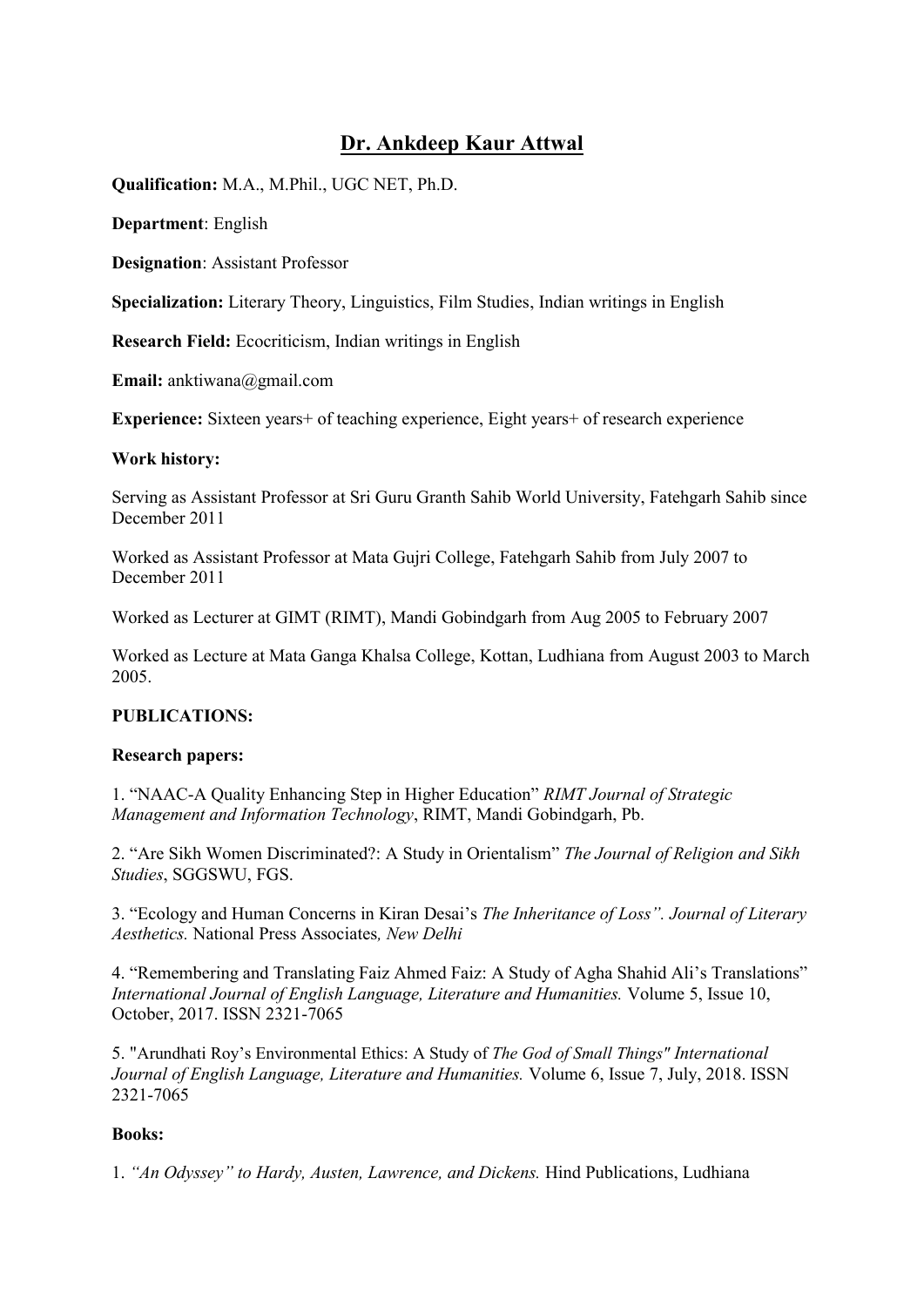*2. Trinity – The Catharsis.* Tiwana Publications, Khanna

### **Chapters in Books:**

1. "Retracing Ecofeminism: A Study of Kiran Desai's *The Hullabaloo in the Guava Orchard".*  Feminist Approach in Indian Society, edited by Dr. Kuldip Kaur Dhaliwal and Ms. Agamjyot Kaur Tiwana. Patiala: Between Lines, 2019.

#### **Other Publications**:

1. *Study Notes* for BCA II Year published by Department of Distance Education, Punjabi University, Patiala.

2. Editor of RIMT *Journal of Strategic Management and Information Technology*, RIMT, Mandi Gobindgarh, PB. (2005)

3. Writes poetry in English, Hindi, and Punjabi.

4. Editor of *University Chronicle*, Sri Guru Granth Sahib World University, Fatehgarh Sahib.

#### **Papers Presented at Conferences and Seminars**

1. Presented paper on "Ecocriticism in Literature- A Literary Concern for Environmental Sustainability" in an International Conference on *Value Creation for Sustainable Development* at Sri Guru Granth Sahib World University, Fatehgarh Sahib.

2. Presented paper on "Green Faith: Interfaith Dialogue on Environment" in an International Conference on *Interfaith Dialogue for Global Peace and Harmony* at Sri Guru Granth Sahib World University, Fatehgarh Sahib.

3. Presented paper on "Role of L1 in teaching L2 in Third World Countries" (As Resource Person) in a National Seminar on *Teaching of English Language in Third World Countries* at Guru Gobind Singh Khalsa College for women, Jhar Sahib, Ludhiana

4. Presented paper on "Voices of Ecology in the Novels of Amitav Ghosh" in a National Conference on *Preservation of Environment: Challenges before Humanity* at Sri Guru Granth Sahib World University, Fatehgarh Sahib.

5. Presented paper on "Identity Crisis in Kiran Desai's The Inheritance of Loss" in a National Conference on *Reinterpreting Identity, Culture and History in Contemporary South Asian Literature* at Mata Gujri College, Fatehgarh Sahib.

6. Presented paper on "Role of Children Literature and Animated Films in Gender Construction" in a National Seminar on *Discrimination against Girl Child in Northwest India* at Mata Gujri College, Fatehgarh Sahib.

7. Presented paper on "Higher Education in the 21st Century: Global Challenges" in a National Seminar on *Service Sector management* at RIMT-IMCT, Mandi Gobindgarh.

8. Presented paper on "Voices of Environment in Amitav Ghosh's novel *The Hungry Tide"* in a National Seminar on *Environmental Issues: Perspective and challenges* at Mata Gujri College, Fatehgarh Sahib.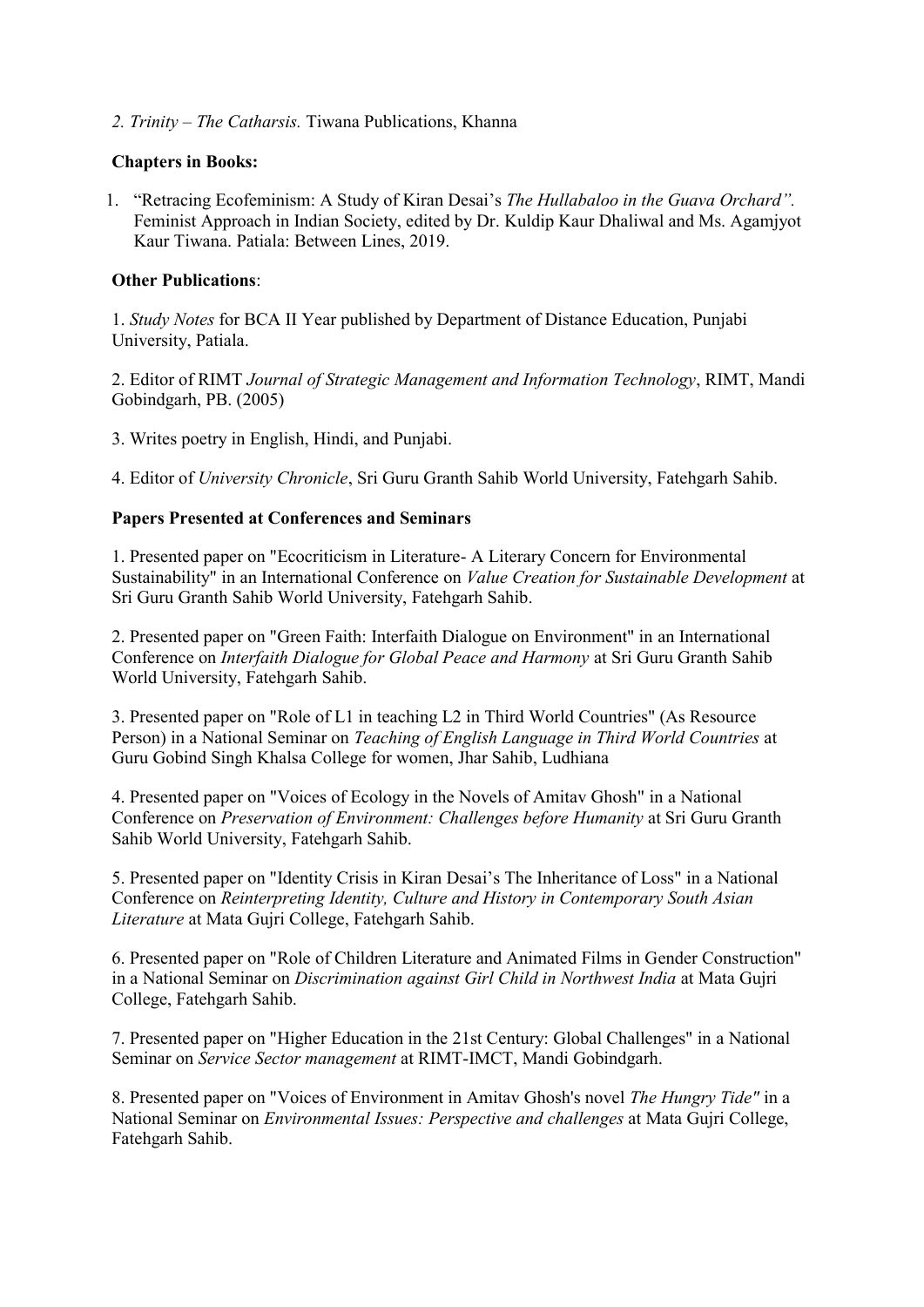9. Presented paper on "Job Satisfaction: A Booster for Moral Education in HEIs" in a National Seminar on *Problems of Moral Values in Higher Education* at Guru Gobind Singh Khalsa College for women, Jhar Sahib.

10. Presented paper on "Information Technology and Physical Education" in a National Conference on *Physical Education in 21st Century* at Mata Gujri College, Fatehgarh Sahib.

11. Presented paper on "Envisioning a Sustainable future: Incorporating Environmental Ethics in Higher Educational Institutions" in a National Seminar on *Higher Education for Development & Role of Teachers* at General Shivdev Singh Diwan Gurbachan Singh Khalsa College, Patiala.

12. Presented paper on "Retracing Ecofeminism: A Study of Kiran Desai's *The Hullabaloo in the Guava Orchard"* in a Two Day National Conference on *Feminist Approach in Indian Society* at Mata Ganga Khalsa College for Girls, Kottan Manji Sahib, Ludhiana.

# **Invited Talks**

1. "Role of L1 in teaching L2 in Third World Countries" in National Seminar on *Teaching of English Language in Third World Countries* organised by Guru Gobind Singh Khalsa College for women, Jhar Sahib, Ludhiana

2. "Phonology" in *General Orientation Course for the Newly Recruited Teachers* at DAV School, Patiala

3. "Effective Communication Skills" in *Refresher Programme for Teachers* at BZSFS, Fatehgarh Sahib

4. "Spoken Skills" at *Personality Development Programme* organised by DAV School, Patiala

5. Invited Talk on "Relevance of Mother Tongue in the teaching of English Literature" at Mata Ganga Khalsa College, Kottan, Ludhiana.

6. Invited talk on "Immediate Constituent Analysis and Structural Ambiguity" in *Summer English Proficiency Workshop* at BZSFS, Fatehgarh Sahib

# **Workshops:**

1. Attended a Refresher Course in English at Punjabi University, Patiala in 2010.

2. Attended a General Orientation Course at Punjabi University, Patiala in 2011.

3. Attended a Refresher Course in Languages at Punjabi University, Patiala in 2014.

4. Organized Two Week Workshop on *Communication Skills* for the students of Engineering courses at Sri Guru Granth Sahib World University, Fatehgarh Sahib.

5. Organized a Faculty Development Programme at Sri Guru Granth Sahib World University, Fatehgarh Sahib.

6. Organised a One Day Symposium on *Translation* at Sri Guru Granth Sahib World University, Fatehgarh Sahib.

7. Organised *Shakespeare Fest* in 2016 at Sri Guru Granth Sahib World University, Fatehgarh Sahib.